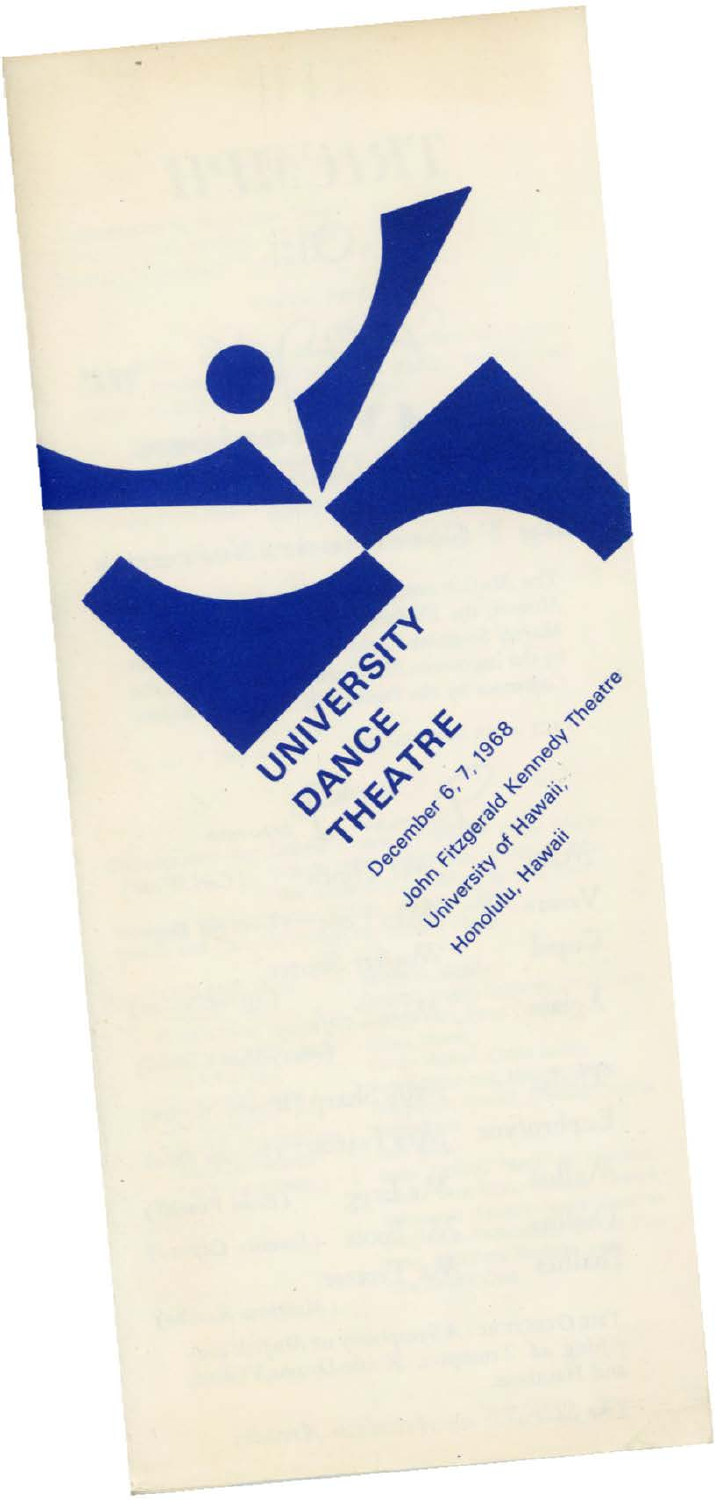# THE TRIUMPH OF





As it is daunced at the Kennedy Theatre in Honoluln

**By Y Governours Servants** 

The Mufick compofed by the inimitable Mr. Mozart, the Daunces made by that great Mafter Seignior Carlo Wolz, the Decorations by the ingenious Mr. Garie Anderfon, and the Coftumes by the famous Mr.Richard Mafon.

**FACE AMAM NON BELLUM** 

Wallus, Epis, 4, Lib, II.

| $J$ ramatio | ersonae |
|-------------|---------|

Mars Venus Cupid

Aglaia

Thalia Euphro/yne

Mallus Thallus Phallus

Mr Clinch  $(Carl \text{ } Wolz)$ (Georgia Engel) Mrs Love Ma/ter Shuter (Sylvia Nolan) Mi/s Cro/s (Mary-Jean Cowell) Mi/s Sharp (Worth Martin) Mrs Fearon (Bonnie Oda) Mr Legg (Brad Powell) Mr Foote (Emelito Capina) Mr Trotter (Matthew Raszka)

THE OVERTURE: A Symphony of Mufick confifting of Trumpets, Kettle-Drums, Violins, and Hautbois.

The SCENE an Arcadein Arcadia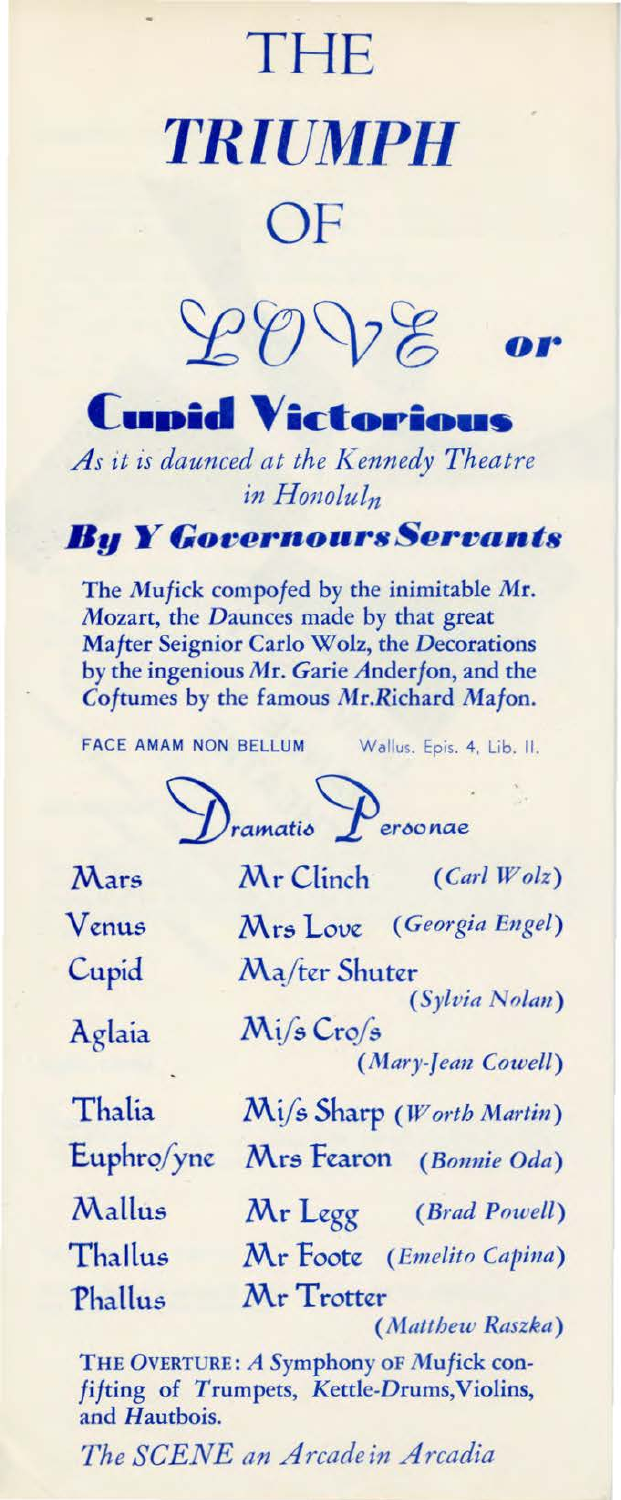# Argument

Beauty not yet having been born into the World, the GRACES and CAVALIERS daunce an awkward GAVOTTE at dawn.

While an fenfuos LARGO plaies, the Sun rifes to reveal VENUS, beautiful & modeft in her undrefs, in a curious Niche. The GRACES Force the oggling CAVALIERS to tu rn away as they finifh the facred myfteries of the Boudiour.

In gratitude VENUS inftructs the GRACES in an ANDANTINO; the CAVALIERS feek to obferve more clofely but are pufhed afide.

VENUS daunces an ADAGIO pas de\_

quatre with thee GRACES who, becoming hawty at their new-found fkill, fpurn the CAVA-LIERS.

MARS, aroufed by the Pride of the GRACES,

makes an Entry to a Forceful GIGUE. He inftructs the CAVALIERS in daunce & they, vaunting their new Arte, fpurn the GRACES.

In a PANTOMIME the GR'CES joyn with VENUS, the CAVALIERS with MARS; prefently MARS and VENUS meet to conFer about a Peace. Becoming lefs Formal and more Amourous, they retire to the curious Niche to be difcreetly fecret.

The GRACES daunce a GAVOTTE GRACI-EUSE before the CAVALIERS, as 'twere to Challenge them to a Battel.

The CAVALIERS daunce a PASSEPIED in re -turn to the Challenge of the GRACES, and the fix of both fexes become embroyl'd in a fwift and confufing fee-faw fight.

But MARS & VENUS foon prefent their off fpring CUP D, who comes Forth from the curious Niche to daunce fo fweet a LARGH-**ETTO**, that Love foon fpreads throughout

In a GAVOTTE JOYEUSE the intire Company fhew their Defire to embrace Love rather than War; the final Tableau celebrates Y<sup>e</sup> Triumph of Love and Cupid Victorious.

# Finis

# Intermiffion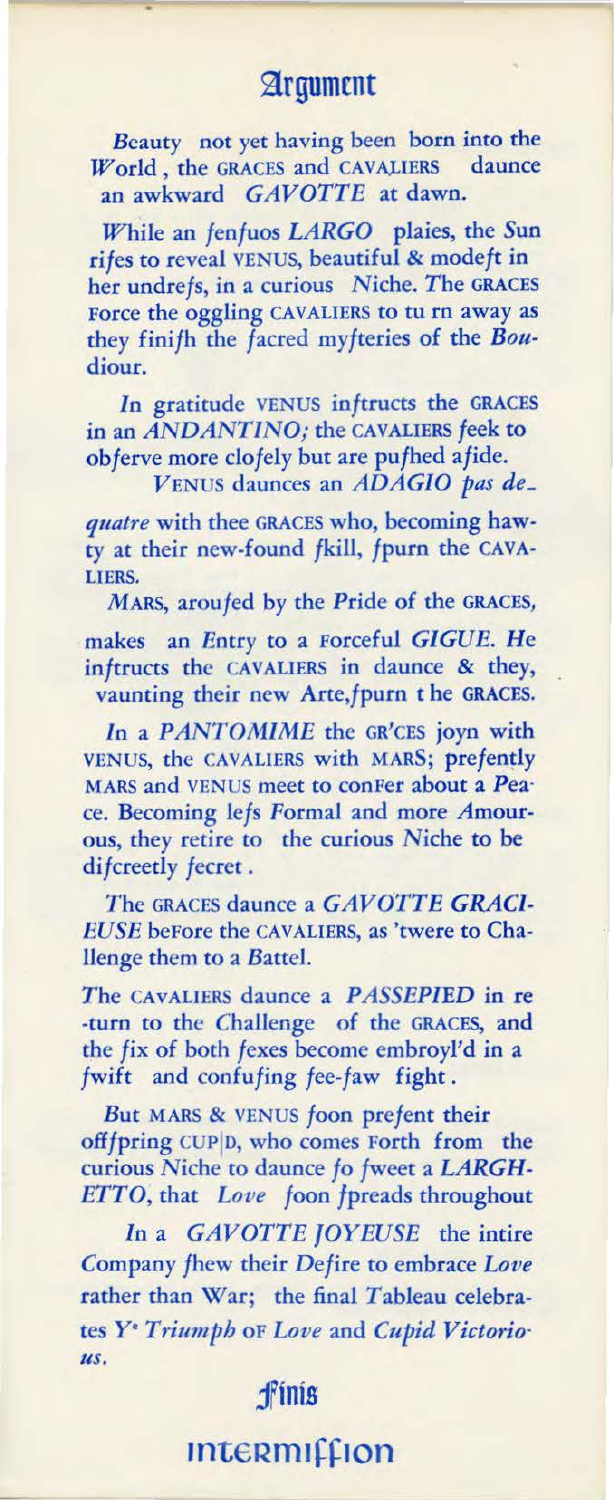THE UNIVERSITY DANCE THEATRE is presenting on this concert the work of four young choreographers: Renee Bushnell known in Hawaii for her work in creative dance for children; Stephanie Lynge, with a B.A. in dance from the U. of Illinois, now doing graduate work at the U.H.; Worth V. Martin, with a B.A. in dance from the U. of Utah, now graduate assistant in dance at the U.H.; and Mary-Jean Cowell, with an M.A. from the U. of Illinois, on leave of absence this year from her teaching duties at Vassar College.

## **RITUAL**

"The Sleep of Reason Produces Monsters" Choreography by Renee Bushnell Music Concrete by Peter Coraggio Francisco Goya Scenic and Costume Design by Kenneth Bushnell Woman Renee Bushnell Apparitions Ernest Pruden, Matthew Raszka

#### **CH'I**

Choreographed and danced by Stephanie Lynge Music composed and performed (on tape) by Powell Shepherd Costume Design by Stephanie Lynge and Audra Brunner

#### **UNSQUARE DANCE**

Choreography by Worth V. Martin Music by Dave Brubeck Danced by Cherie Arita, Devon Darrow, Jana Devine, Chrisanta Hilario, Cyndee lannce, Noreen Lam, Gari Waters, Vimla Watumull, Wendy Willers

#### **EXITS** I & II

Dance structured by Carl Wolz, realized by the dancers Music by Kenneth Gaburo Scenic Design by Richard Mason EXIT I: Black is Beautiful Norman Williams, Ernest Pruden, Kay Brundage EXIT II:  $"$ ... not with a bang but a whimper." Members of the University Dance Theatre

#### **intermiss i on**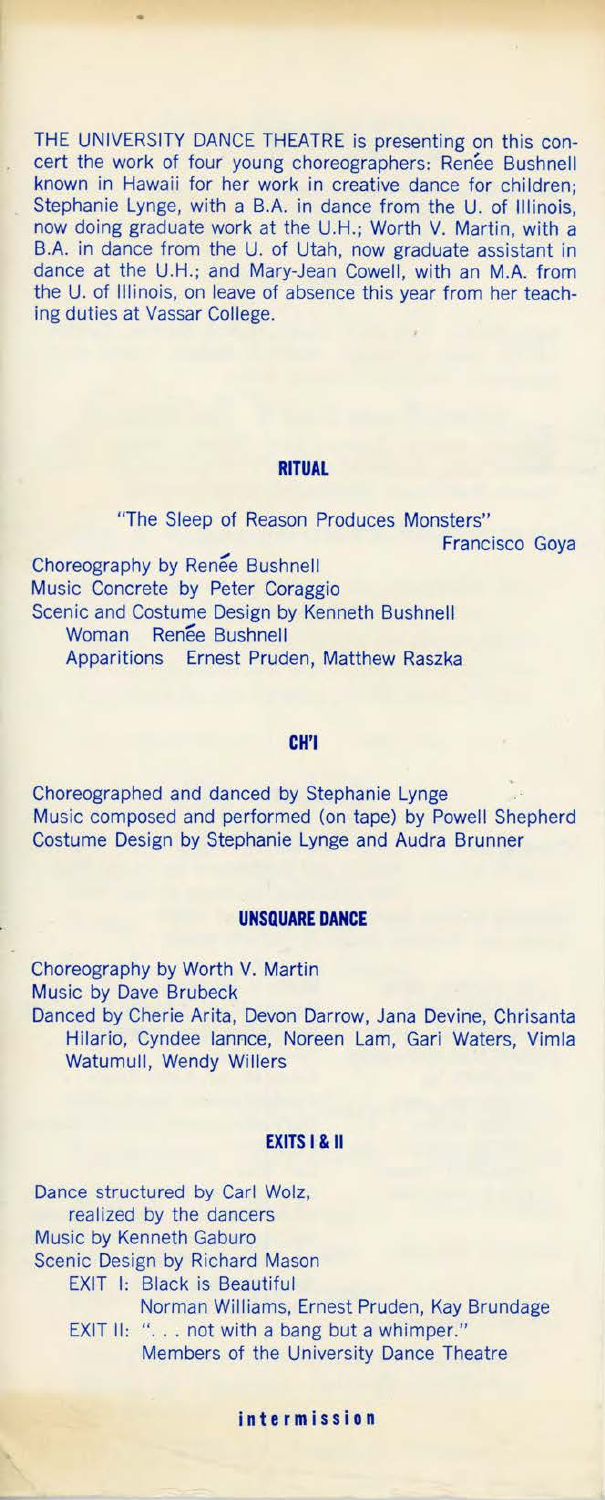## **STILL POINT**

Choreography by Mary-Jean Cowell Music Concrete by Peter Coraggio Excerpts from "Burnt Nortoh" by T. S. Elliot

## Matthew Raszka

Sally Bailey, Mary-Jean Cowell, Devon Darrow, Cyndee lannce, Stephanie Lynge, Worth V. Martin, Sperry Mac-Naughton, Linda Searls, Wendy Willers

Prelude: Emelito Capina, Jana Devine, Patricia Hart, Noreen Lam, Steven Montgomery, Bruce Nelson, Amos Pasion, Brad Powell, Gari Waters, Vimla Watumull

#### **intermi ss ion**

## **FAfADE**

Choreography for United States by Peggy Ryan Sherman France and Switzerland by Yasuki Sasa The remaining countries by Carl Wolz Music by William Walton (1923, revised 1935) Scenic and Costume Design by Richard Mason

SCOTLAND: fling FRANCE: waltz ARGENTINA: tango SWITZERLAND: yodel IRELAND: jig GERMANY: polka SPAIN: bolero UNITED STATES: tap ENGLAND: march ITALY: tarantella

Worth V. Martin Georgia Engel, Edgardo De Ia Cruz Bonnie Oda, Brad Powell Sylvia Nolan Karen Mullen, Linda Searls Renée Bushnell, Harriet Glass Mary-Jean Cowell, Emelito Capina Diane Lam Carl Wolz Sally Bailey, Mary Jo Freshley, Dibba Hamilton, Cyndee lannce, Stephanie Lynge, Paula Pankiwska, Kost Pankiwskij, Ernest Prudent, Matthew Raszka, and The Entire Cast